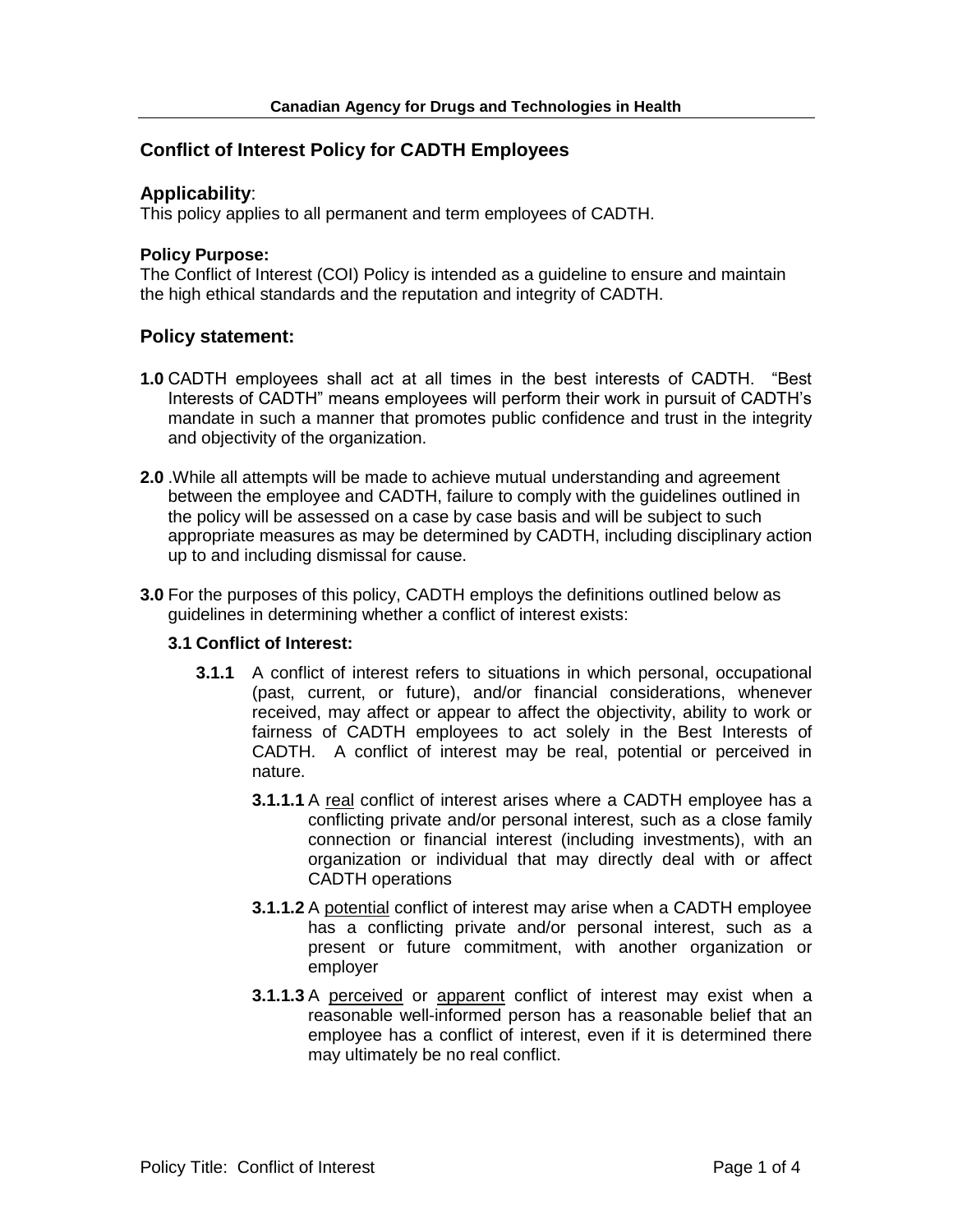**4.0** All employees must complete a Conflict of Interest Disclosure Form. The completion of the Conflict of Interest Disclosure Form is a required condition of employment with CADTH. Thereafter, it is the employee's responsibility to immediately and openly disclose a potential, real or perceived conflict of interest as soon as it arises.

### **5.0** Outside Employment or Activities

Subject to the specific terms of an employment contract, CADTH employees may engage in employment and/or consulting services outside of CADTH unless the outside employment will or is likely to give rise to a conflict of interest. Any uncertainty about whether outside employment/activity will or is likely to give rise to a conflict of interest should be raised immediately with the supervisor.

It is understood that the time commitment for the outside employment/activity must not conflict with regular CADTH work hours or create excessive demands on the employee's time and effort or create a conflict of interest in the form of an obligation, interest, distraction or participation which will interfere with the independent exercise of judgment and obligation of the employee to act in the Best Interests of CADTH.

If the outside employment/activity is later deemed to be in conflict, the immediate supervisor shall inform the employee that the outside employment must be curtailed, modified or terminated and employee must advise the supervisor when the agreed-to action has been completed.

#### **6.0** Honoraria

If a financial honorarium has been accepted and received by an employee for providing a service as a CADTH employee, the honorarium must be returned to CADTH. This applies regardless of whether the service was performed during working hours or not.

If the service was provided as a result of independent expertise of the employee (unrelated to CADTH), any honoraria received are the property of the employee. In this circumstance, if time is missed from CADTH regular work hours to provide the service, pre-approval by the employee's supervisor must be granted and the time must be requested as vacation time or used against earned in lieu time. All employees should consult with their supervisor in order to ensure that the terms are clear.

#### **7.0** Gifts/Hospitality

CADTH employees may accept gifts or hospitality from suppliers or those doing or interested in doing business with CADTH that fall under normal business practices. However, employees should exercise sound judgement when accepting any gift or hospitality that goes beyond normal business practices and shall not accept a gift or hospitality of "material value" offered or tendered by virtue of the employee's position at CADTH. At CADTH "material value" is defined as any gift or hospitality which goes beyond the cost of a normal lunch or dinner.

See Appendix 1 to the Conflict of Interest Policy for some examples of situations which should be resolved using the conflict of interest policy and procedure.

## **Definitions:**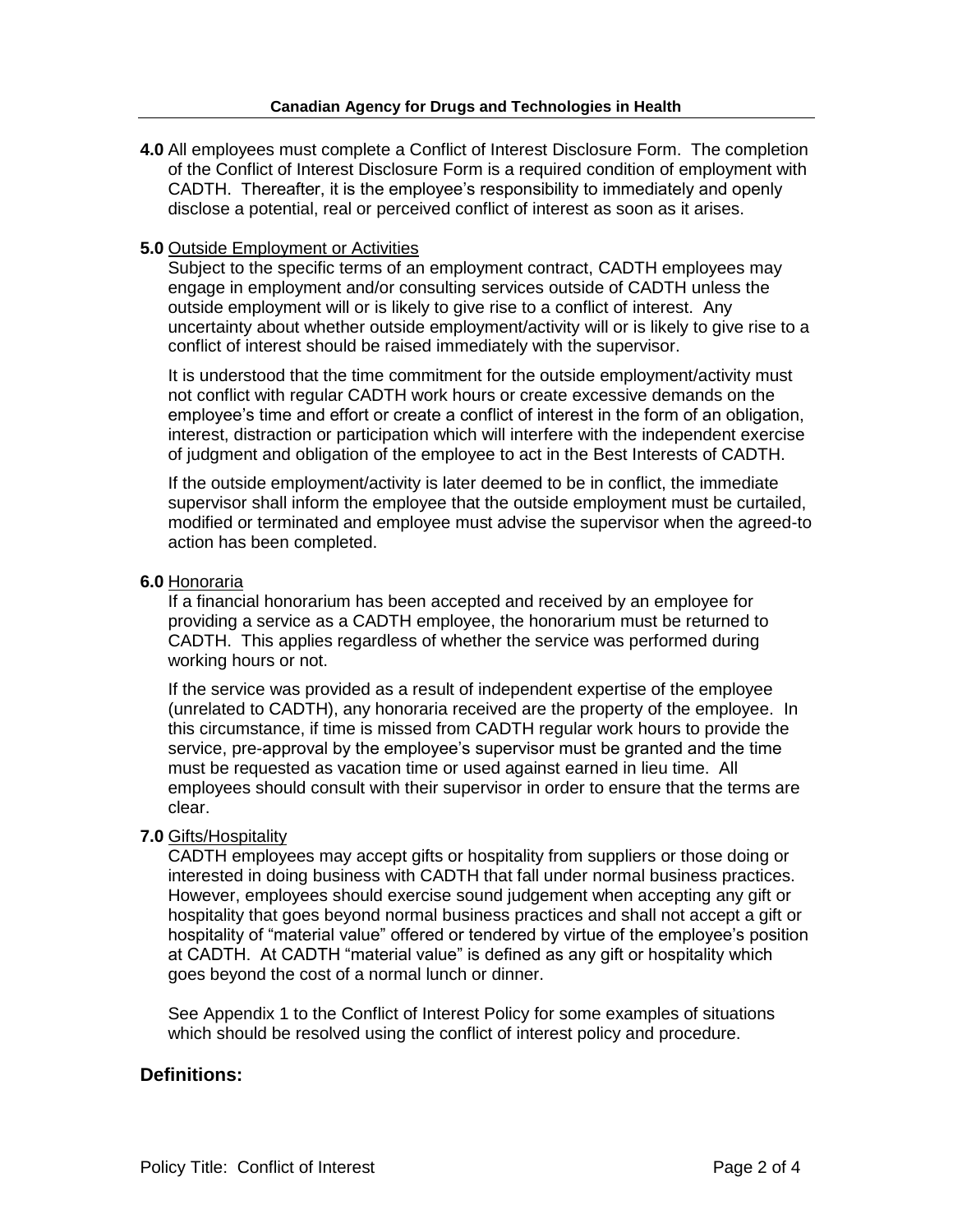See Glossary

# **APPENDIX 1**

### **1.0 Examples of Possible Conflicts of Interest**

To provide guidance to employees, outlined below are some examples of situations which should be resolved using the conflict of interest policy and procedure. Please note, the examples provided are only some of the possible conflict of interest situations which may arise at CADTH and are not intended to be a comprehensive list.

**1.1** Outside Employment or Activities

At CADTH employees are allowed to engage in outside employment to maintain their professional pharmacist license or to provide consulting services related to an individual's specific areas of expertise. However, as outlined in the COI policy document any uncertainty about the outside employment, consulting service or other outside activities, should be raised immediately with the immediate supervisor for review.

**1.2** Funding/Honoraria/Financial Support (Past, Current or Future)

In general, if a financial honorarium, funding or financial support is received by an employee from an organization and/or individual, past, current or future, the employee must consult with the immediate supervisor to ensure that there is no conflict of interest. The following are some examples of honoraria, funding or financial support which may be or appear to be in conflict:

- **1.2.1** a drug manufacturer which files a submission to have a drug listed on the drug plan formularies in a federal, provincial or territorial jurisdiction (including manufacturer's parent corporation, subsidiaries, affiliates or associated corporations) or organizations including direct competitors whose interests are affected by a drug submission filed by a drug manufacturer.
- **1.2.2** a company which manufactures products (including the manufacturer's parent corporation, subsidiaries, affiliates, or associated corporations) or organizations including direct competitors which manufacture competing products mentioned in CADTH's health technology assessments
- **1.2.3** Receipt of payment as an advisor or consultant;
- **1.2.4** Receipt of payment for academic appointments (including endowed Chairs);
- **1.2.5** Receipt of funding or honoraria for personal education;
- **1.2.6** Receipt of funding or honoraria for writing a publication or participating in the development of a publication;
- **1.2.7** Receipt of funding or honoraria for research grants;